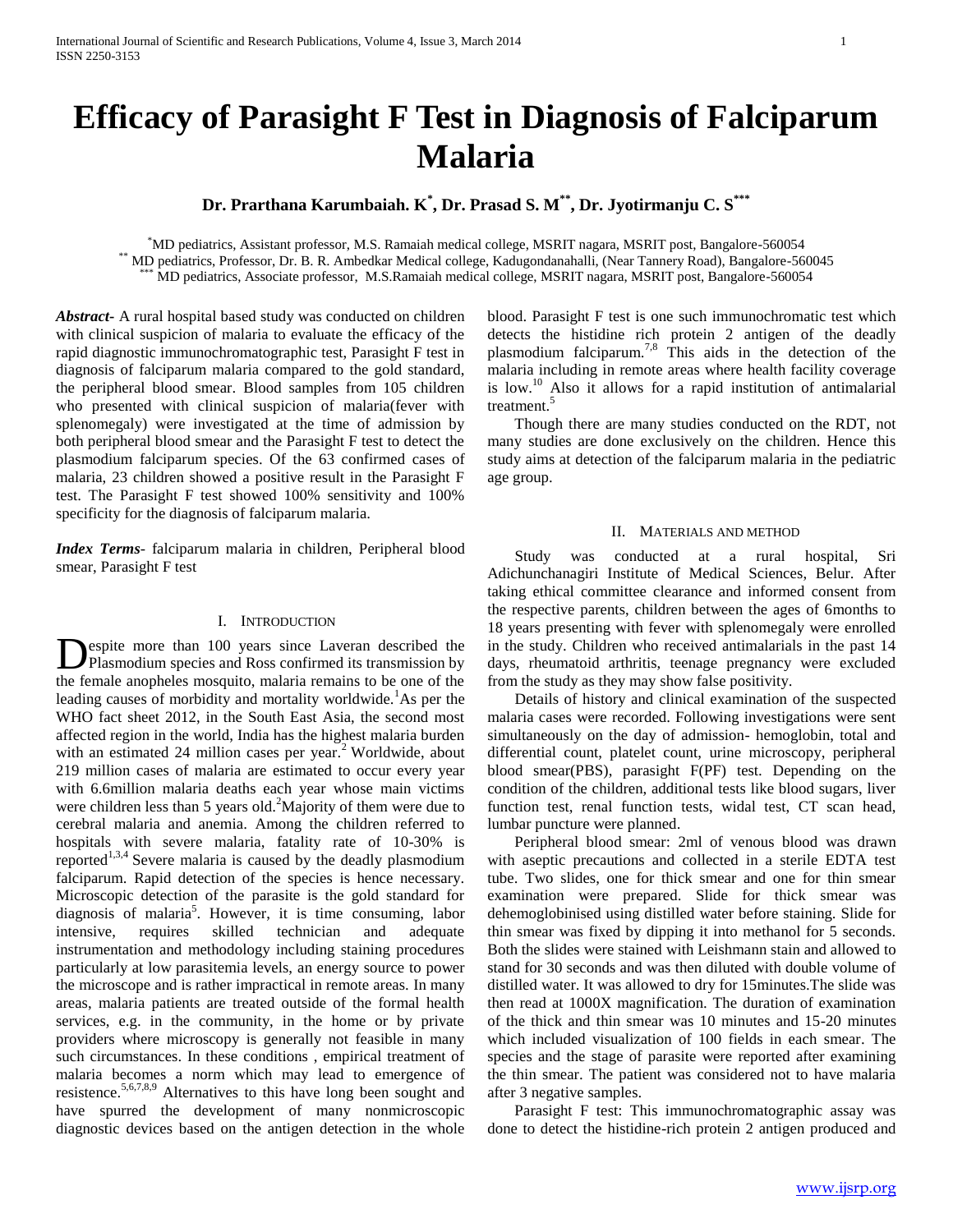released by plasmodium falciparum. The commercial kit Para $HIT^{TM}$  f (manufactured by Span diagnostics Limited developed by PATH, Seattle, Washington, USA).

 The test strip composed of chromatographic layer with two invisible transverse parallel lines, are labeled with patient identification number. After puncturing the tip of a finger with a sterile lancet given in the kit, the blood was aspirated into the heparinized glass capillary up to the mark, was transferred immediately to the test strip and placed in 200µl or 4 drops of reaction buffer was added to the test tube. At the end of 15 minutes, the test was interpreted. The test was interpreted as positive if both the test and control band appeared. The test was negative if band appears only in control region. The test was interpreted as invalid if no band appeared in either test or control region. In such a case, the test was repeated on a fresh strip.

# III. STATISTICAL METHODS

The statistical software namely SPSS 15.0, Stata 8.0, MedCale 9.0.1 and Systat 11.0 were used for the analysis of the data and Microsoft word and Excel to generate graphs, tables etc. To find significance of association of findings of Parasight F test with peripheral smear findings for falciparum malaria. Diagnostic statistics viz., sensitivity, specificity, PPV, NPV were computed..

## IV. RESULTS

 During the study, 105 children clinically suspected as malaria were included who fulfilled inclusion criteria( fever with splenomegaly). Of the 105 children, 63 were confirmed positive for malaria (90% CI:malaria 50.44-68.89) by either gold standard test, the peripheral smear and the rapid immunochromatographic assay, the Parasight F test. Rest of the cases were 17% of viral fever, 11.4% of urinary tract infections, 8.6% enteric fever and3.9% of septicemia with meningitis. Of the 63 confirmed cases of malaria, 3 children had both Plasmodium vivax and plasmodium falciparum malaria positive. Details of the PBS is given in Table 1

|  | н<br>ш<br> |  |
|--|------------|--|
|--|------------|--|

| Peripheral      | Number( $n=105$ ) | Percentage | 90%CI       |
|-----------------|-------------------|------------|-------------|
| smear           |                   |            |             |
| findings        |                   |            |             |
| Positive<br>for | 20                | 19.1       | 12.7-27.6   |
| falciparum      |                   |            |             |
| only            |                   |            |             |
| Positive<br>for | 40                | 38         | 29.4-47.7   |
| vivax only      |                   |            |             |
| Positive<br>for | 3                 | 2.9        | $0.9 - 8.1$ |
| falciparum      |                   |            |             |
| and vivax       |                   |            |             |
| Negative for    | 42                | 40         | 31.1-49.6   |
| malaria         |                   |            |             |

 Of the 63 confirmed malaria cases, only 23 were falciparum positive cases. 2 children whose blood culture confirmed enteric fever also showed Pl. vivax species on PBS. Parasight F test was positive in all the falciparum positive cases. In these, 56.5% were male children and 43.5% were female children. Most of the falciparum cases( 56.5%) were in the age group of 10-14 years followed by 5-9 years(30.4%) and 2-4 years(13.1%). Presenting symptoms were fever with splenomegaly. Other features included chills and rigors, sweating, headache. Of the 23 falciparum malaria positive children, all of them had splenomegaly. 5 children had hepatomegaly too and 21 had pallor. Investigations showed anemia in 21 out of 23 falciparum positive children. Diagnosis based on PBS and PF test is given in Table 2

| Diagnosis         | Number( $n=105$ ) | Parasight<br>F   |          | Peripheral                  |      |
|-------------------|-------------------|------------------|----------|-----------------------------|------|
|                   |                   | test             |          | blood smear                 |      |
|                   |                   | Number           | $\%$     | Number                      | $\%$ |
| Falciparum        | 20                | 20               | 100      | 20                          | 100  |
| malaria           |                   |                  |          |                             |      |
| Falciparum<br>$+$ | 3                 | 3                | 100      | 3                           | 100  |
| Vivax malaria     |                   |                  |          |                             |      |
| Vivax malaria     | 38                | $\left( \right)$ | $\theta$ | 38                          | 100  |
| Vivax             | $\mathfrak{D}$    | $\theta$         | 0        | $\mathcal{D}_{\mathcal{L}}$ | 100  |
| malaria+enteric   |                   |                  |          |                             |      |
| fever             |                   |                  |          |                             |      |

## V. DISCUSSION

 105 children enrolled in the study conducted at the rural hospital in malaria endemic area. PBS and Parasight F test( which detects pl.falciparum species only) done at the time of admission showed 63 confirmed malaria cases. Of these, 23 cases showed positivity to falciparum malaria both on PBS and PF test. The PF test band of 3 children with mixed malaria showed positive results though the band was weakly positive. None of other cases showed any positivity for the Parasight F test. Thus the test was 100% sensitive and 100% specific in comparison to the PBS.

 The average time to get the PBS result was 2hours. The preparation of the PBS required to be done by a skilled laboratory technician and the preparation time was about 30minutes and additional few minutes was required to examine the slides either by the microbiologist or atleast by the skilled technician which was reconfirmed by the microbiologist while the PF test was done and results interpreted in 15 minutes and the treatment was started immediately. A similar result was seen in the study of RDTs in travellers. $^{11}$ 

 Though PBS is the gold standard, studies have shown that not always there is a 100% positivity. The present study showed 60% positivity while studies by Schiff et  $al^{12}$ , showed a 50.8% positivity, while Rickman et al<sup>13</sup> showed 55.5% positivity.

 In the present study, the sensitivity of PF test is 100% which is comparable to Sandrine Houzé et al.,<sup>14</sup>which showed sensitivity of 96% which is which is higher than the threshold of 95% recommended by the World Health Organization  $(WHO)^{15}$  Most of the other studies whose sensitivity range from89% to  $100\%$ <sup>16-20</sup> The specificity in these studies range from 80% to 100%. The present study showed a specificity of 100%.